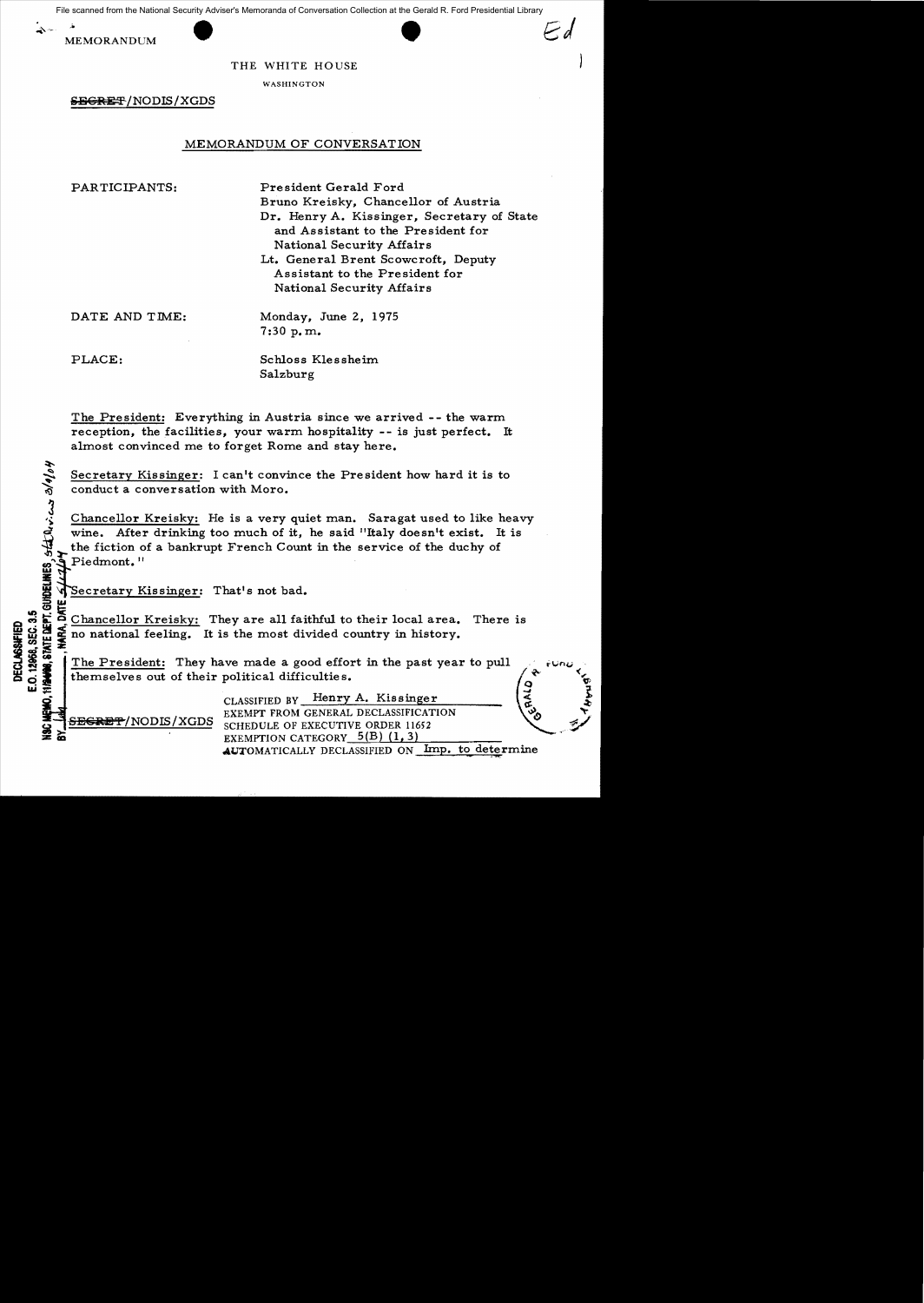#### $\rightarrow$  2  $\rightarrow$  2  $\rightarrow$  2  $\rightarrow$  2  $\rightarrow$  2  $\rightarrow$  2  $\rightarrow$  2  $\rightarrow$  2  $\rightarrow$  2  $\rightarrow$  2  $\rightarrow$  2  $\rightarrow$  2  $\rightarrow$  2  $\rightarrow$  2  $\rightarrow$  2  $\rightarrow$  2  $\rightarrow$  2  $\rightarrow$  2  $\rightarrow$  2  $\rightarrow$  2  $\rightarrow$  2  $\rightarrow$  2  $\rightarrow$  2  $\rightarrow$  2  $\rightarrow$  2  $\rightarrow$  2  $\rightarrow$  2  $\rightarrow$  2  $\rightarrow$  2  $\rightarrow$  2  $\rightarrow$  2  $\rightarrow$

 $\begin{array}{c} \begin{array}{c} \begin{array}{c} \dots \\ \dots \end{array} \end{array} \end{array}$ 

Chancellor Kreisky: H I can be frank. They are good neighbors and we are very friendly. But they are very corrupt. There are only two parties, the Christian Democrats, the Liberals (Republicans?), a very small left party; and the Communist. They have a very disciplined party. The Christian Democratic party is partly corrupt. It is too early to judge the Communist party and its independence. There are two Communist parties in Spain -- one belonging to the Soviets and one fairly independent. They are not really underground but somewhere in between.

In Italy, the Socialists are the strongest in northern industrial area. The Communists are strong in the south. The Communist party is the party of the poor. The worst parts of Italy are still very feudal.

The President: Your in-depth briefing of your talk with Sadat was very useful. It brought me up to date and helped me a great deal. I had four opportunities to talk with him. I think he is an extremely impressive person. Broad, articulate, and anxious for a settlement, not only because it is right but to get something for Egypt.

I explained the Congressional situation with him. -- the letter of the <sup>76</sup> Senators, my disappointment at the failure of the step-by-step. I never thought more that we were in tune with Israel, only to have it fail. I was damned disappointed. We are taking a broad look. H we are betting, unless there is some clear indication of progress, we will have to go to a comprehensive settlement. I have a much, much better appreciation of Sadat's feelings; his impressions and attitudes. No progress means war, an embargo, and isolation of. Israel. I see' few leaders in the world who are carrying the torch for Israel. Without progress, the U.S. will be faced with the Soviet Union, Europe and Japan. That is not enviable for Israel or for the United States. So we have to keep things moving. If there is no movement, we have to go to Geneva with a comprehensive program. I think Congress would be understanding. Henry, what is your judgment?

Secretary Kissinger: If Israel is flexible, Sadat will do what he can. He would look for the possibility of a step-by-step, but it depends on Israel.

Chancellor Kreisky: Your assessment of Sadat is exactly right. He wants peace; he is preparing the ground for cooperation. I believe war means for him -- like Clausewitz -- a continuation of war by any other means. H this policy - - which is risky for him. - - should fail, I think he will fall.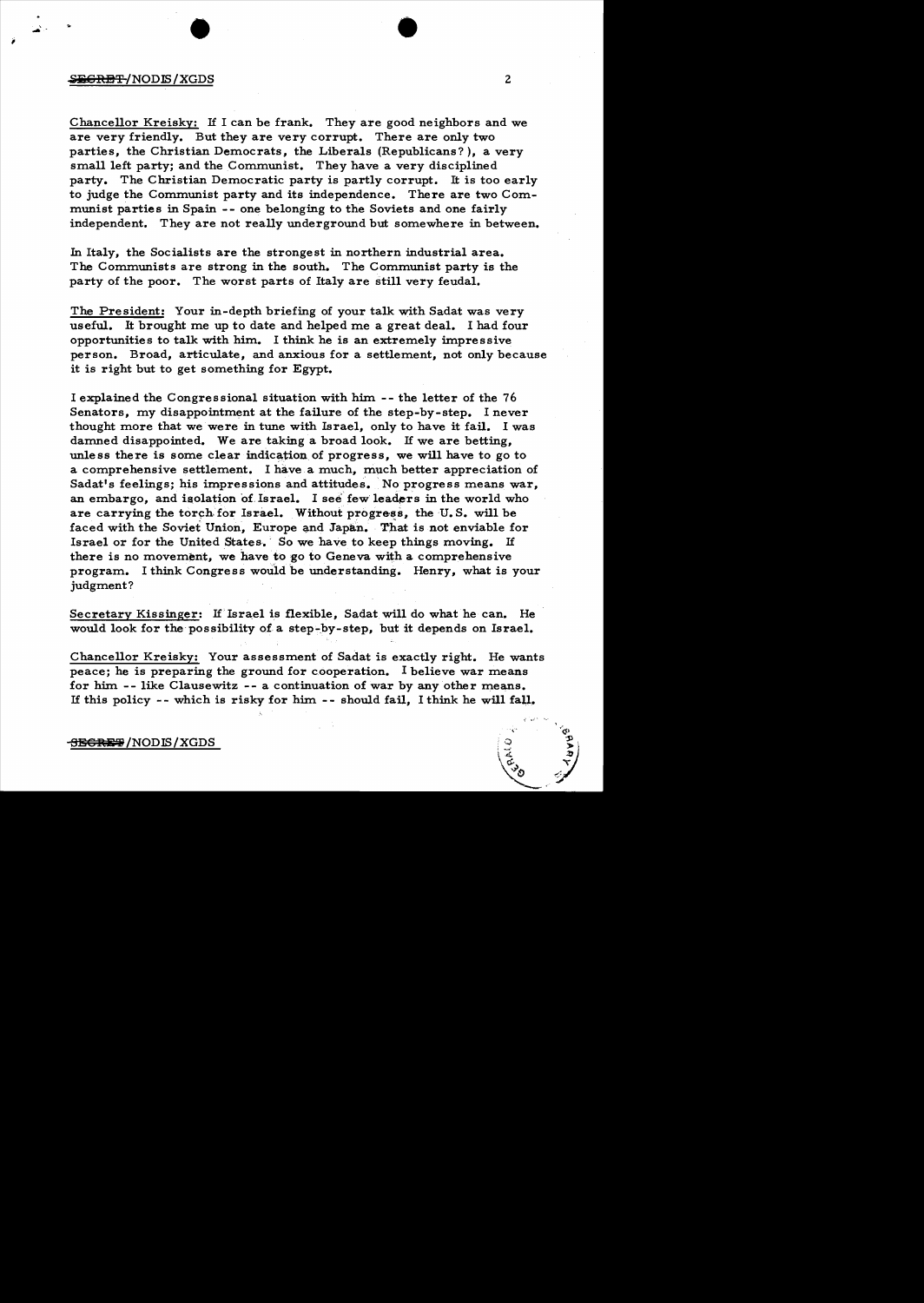#### **SEGRET / NODIS / XGDS**

He said to me yesterday: "There will be no war because I don't need a war. " I don't like to alarm but I am concerned he will be patient to make the effort, but before he concedes and gives in  $\ldots$ 

Secretary Kissinger: He will be seen as a fool who banked on the West.

Chancellor Kreisky: He will be finished. No Arab leader has Nasser as his predecessor.

The President: I think Sadat is a very proud man. Rather than be humiliated, he will go to war. A renewal of hostilities would be easy -- Syria is ready; they have been armed by the Soviet Union. H there is no movement, the situation will inevitably become a conflict.

Chancellor Kreisky: Sadat has substantial reason to be cooperative. He is worried about Libya.

The President: Yes. He was very firm on that.

,  $\frac{1}{2}$  ,  $\frac{1}{2}$  ,  $\frac{1}{2}$  ,  $\frac{1}{2}$  ,  $\frac{1}{2}$  ,  $\frac{1}{2}$  ,  $\frac{1}{2}$  ,  $\frac{1}{2}$  ,  $\frac{1}{2}$ 

Chancellor Kreisky: There are many problems in the Arab world.

The President: Have you met Qadhafi?

Chancellor Kreisky: He is very young, very calm.

The President: Calm?

Chancellor Kreisky: Yes, he was very calm. Libya has only one fear - Egypt. They have only Egyptians and Sudanese working there. They have tremendous construction there; 'there are a fantastic number of boats coming into the port. They are reducing the number of Egyptians. They have at least 150,000 from Sudan -- also a lot of Pakistanis. Qaddafi hates Sadat. Not so much the others. I am convinced he wants to change the system and that he was behind the scheme against Hassan. His relationship with the Soviet Union is directed against Sadat.

The President: He [Sadat] is worried about the arms going in there and the chance of even Soviet armed forces there.

Chancellor Kreisky: The Pakistanis run the airways and fly Qaddafi's plane. At least 50 percent of the Mirage pilots will be Pakistanis. He is religious. He knows a lot about theoretical questions.

#### $\bigoplus$ GRDT/NODIS/XGDS

3

'. .;:

*-p* a ,.

 $\sqrt{8}$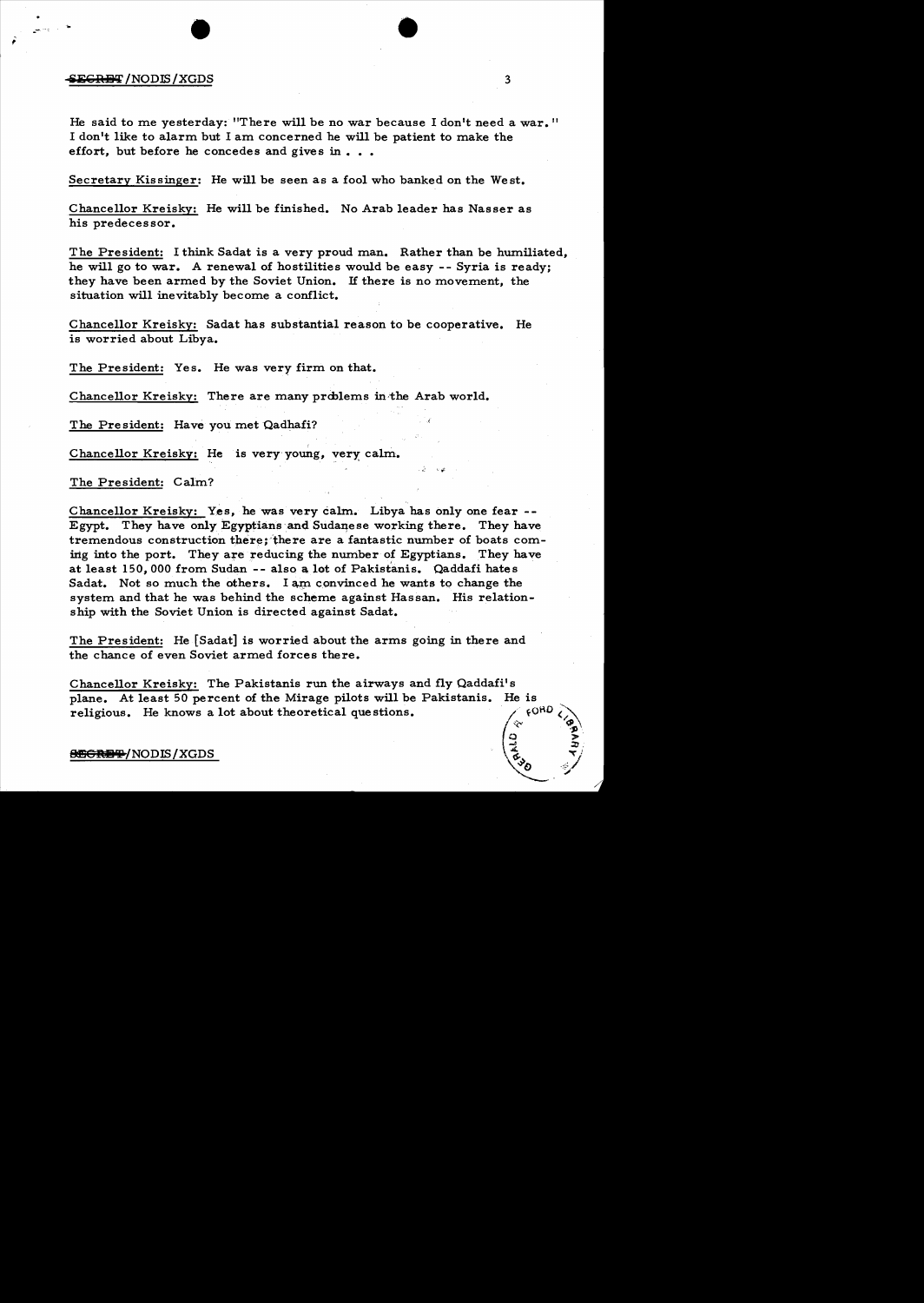## SECRET/NODIS/XGDS

Secretary Kissinger: He is showing an interest in coming to us.

Chancellor Kreisky: I never saw much growth. They have money and no people. Egypt is a very poor country.

Thank you very much for coming. I leave here tomorrow.

The President: You have been a perfect host.

[The meeting ended.]

### SE<del>CRET</del>/NODIS/XGDS



•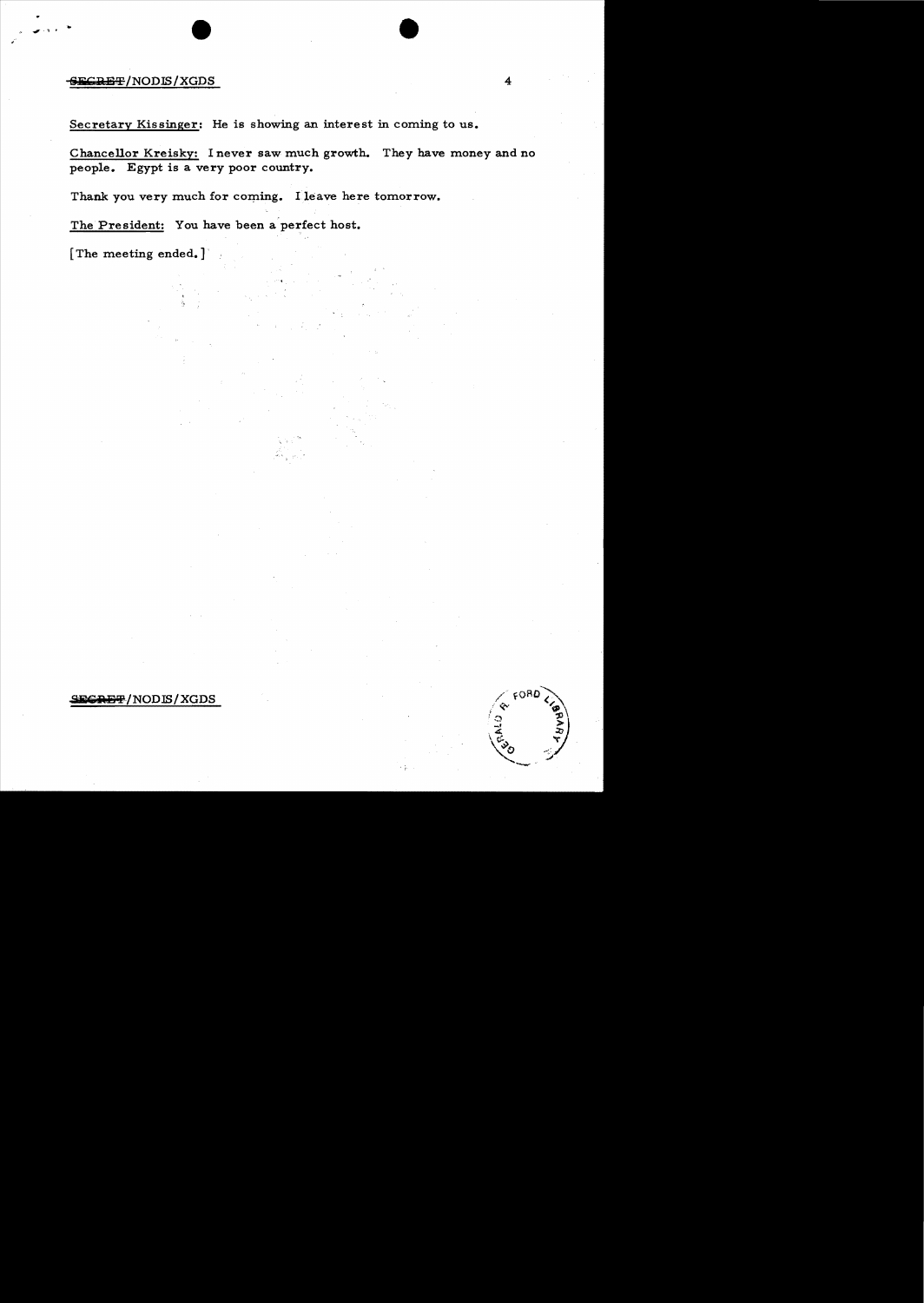$P$  / Preish $\frac{1}{K}$  15.  $32$  June 2/5 P Eugenin îm Anstria mineura arrivad com necess, facilitats, mon nomm hors, first profit<br>almost emmersel P t forget Reme + story have Il cont comme Phone hard to combrit emmerate (2) Unes<br>Kr H - way partit message Savanget resid & Who have mois. Opter monde of the he setted state date of excel St c futin par l'artemps Fs. Commission trait Kr They arall faithful & their local ange, The most fulity, most dissibil country in hasting P 7 long lines which a good effort in prove you to foul ttonische ontof pal rolif !" " firmelle Bit they are eary corrugt. Only 2 partite party; and a Crost, They have a ungalize y sind part, CD is partly carrigte Two sarly to yourlyo a longt party & its walpful. These are a court paction In Spain-one habinging & Stop tour french confert . They are not idelly indeceponed, cont stanarhere in which Je staly - sveechot and stragest me N walnotried aux, Crustian stry in S. Crest porty is party le pour Cuire parts de tods are till vai funds. P you in death bigging you toth affaiter. confirm for a settlement with waln, she muss it ugto but to get something to &.

NSC MEMO, 11/19400, STATE DEPT. OUNDER MES, State levieur 3/9/04 BY  $144$ , NARA, DATE  $544'$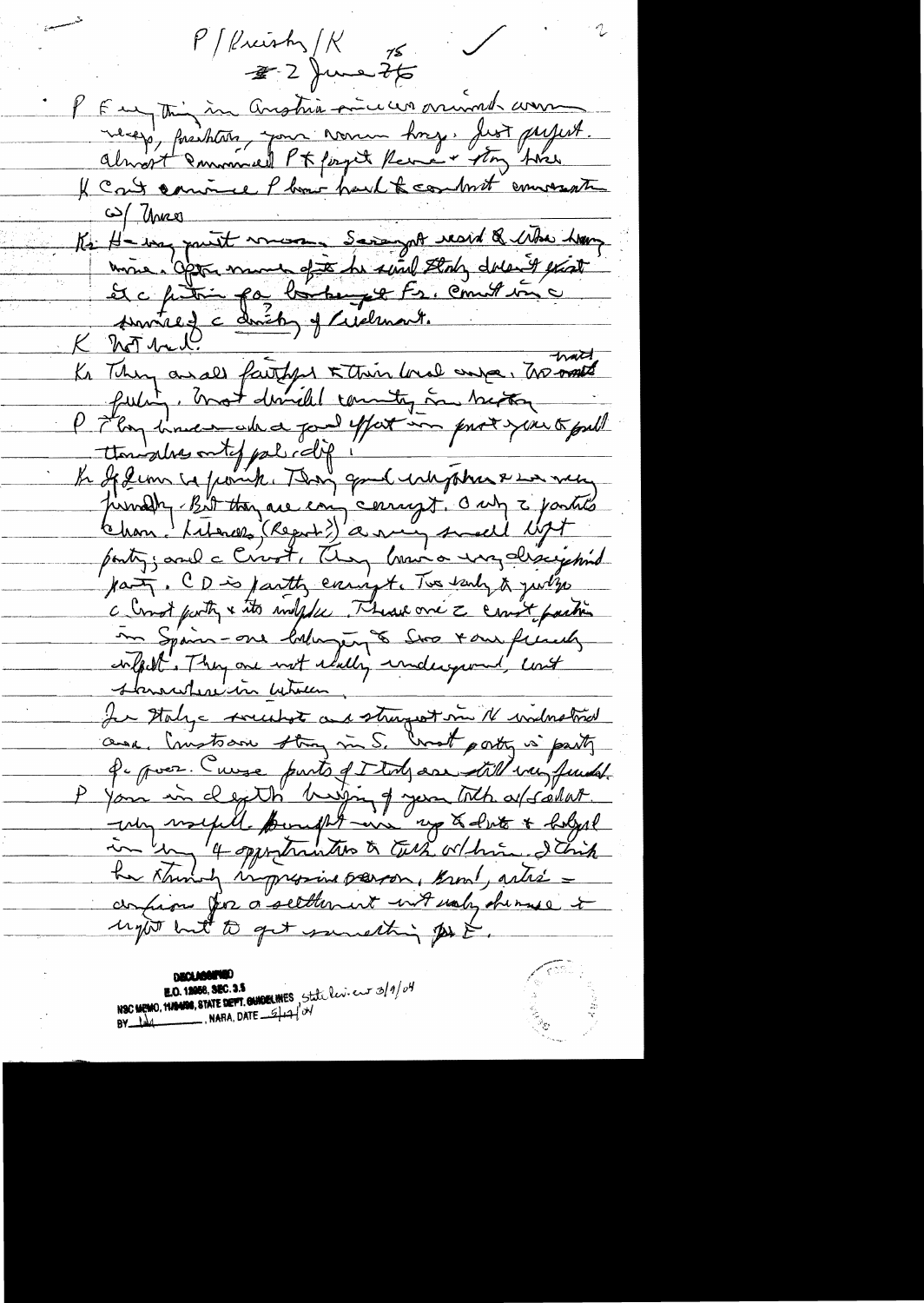I registament large and collected ( letter of > 6), Desipatement it fortunes of the I win though more we were who turns w (I only \* hun it fait it \_ danved disoge Ws taking a sanaal look of we tilly, until the Estate of Commencer of poor met Some traits hogthing mon, for money un hune tigo to concern cop a comp, prop. Itting uned trook for producting p sto, but It dy wel evering for him - bit Clamenty - internative form by one of onthe means of this perhic, white is rooty for him - stands fait, 8 things he avilled vivous baconnes de dont need vonne de dont tetre le alcomme & but I commed to mel be patint & number Mpre, but tapre le concelles émientes, qui K a fun approx who bourhed on const Ks He will be frieshed, Sodat close 4 Chris The ander haber has hasser as his intended P Johnh Salat a my frand vicining Porton tham